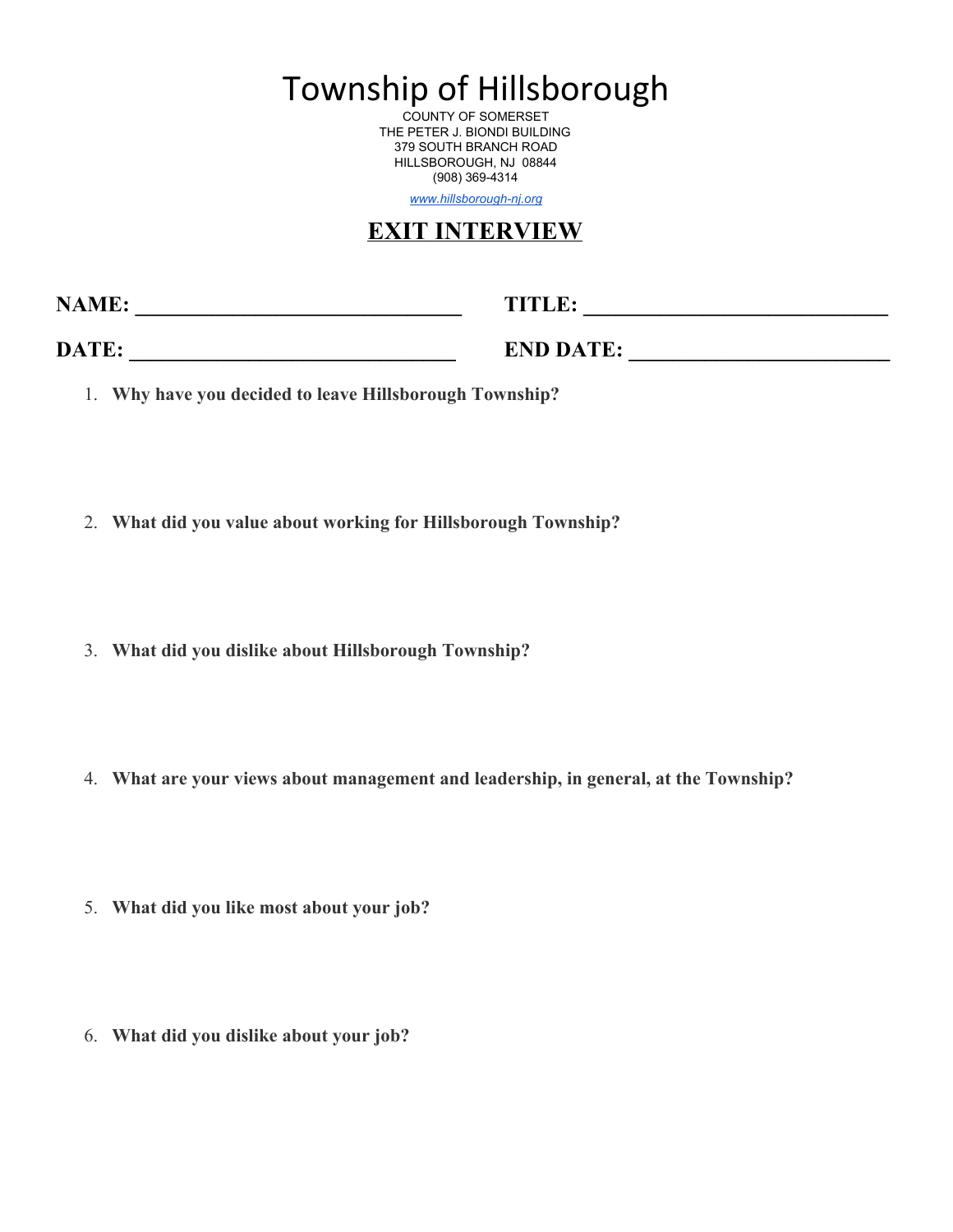- 7. **What would you have changed about your job?**
- 8. **What area(s) do you feel need the most improvement?**
- 9. Do you feel you had the resources and support necessary to accomplish your job? If not, what was **missing?**
- 10. **Did the management of Hillsborough Township care about and help you accomplish your personal and professional development and career goals?**
- 11. **What would you recommend to help us create a better workplace?**
- 12. **Do the policies and procedures of Hillsborough Township help to create a wellmanaged, consistent, and fair workplace in which expectations are clearly defined?**
- 13. **What would make you consider working for Hillsborough Township again in the future?**